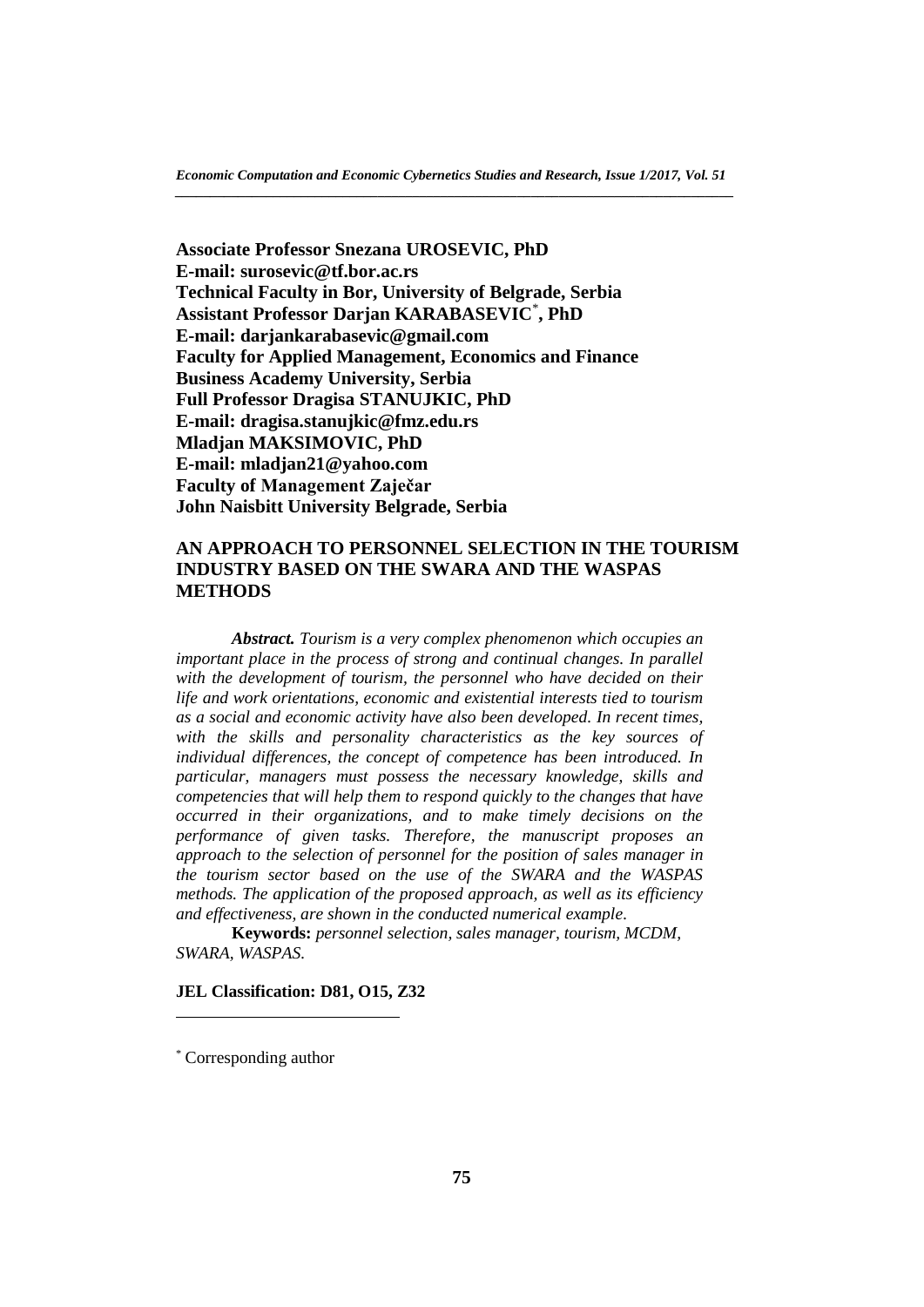## **1. Introduction**

Tourism is a labour intensive industry, which means that in order to carry out this economic activity it takes a lot of human potential. The quality of a temporary tourist's stay largely depends on the quality, therefore the engagement, the good will and the education of human resources at all levels of hospitality. That immediately entails the attractiveness of tourist destinations, which in turn depends on the carrier and executor of the activities within the same market segment (Durbarry, Sinclair, 2003).

The role of the human factor – personnel – in tourism is particularly significant, especially in urban locations because they enable a rapid response to changes in tourist demand (Lai, Baum, 2005). In most cases, tourist business is conducted through a direct contact and on-site between the provider and the consumer of tourism services, i.e. tourists(Anderson et al., 2003). Therefore, it presents the special uniqueness and significance of personnel working in tourism. It is not necessary to emphasize the fact that, in the tourism industry, personnel who, additionally, possess an expertise and broad humanistic ideas and education are needed. In this respect, towards the whole of the population, it is necessary that a tourism receptive culture should be developed by using various forms of training courses through seminars and other forms of education. It follows that the economic justification of investment in human resources largely depends on good practice (Bolton,Houlihan, 2007). That is also adopted by many tourist companies, as well as the fact that a far greater percentage of support lies on the human resources in the tourism industry, rather than in many other manufacturing companies (Hoque, 2000).

Therefore, the selection of personnel in the tourism sector has its own specificities. In this sense, the process of recruitment and selection aims to, in a short period of time, carry out a selection of candidates, on the basis of pregenerated applications, who will be employed after the completion of the process.

A certain number of authors approach the process of the recruitment and selection of personnel by using traditional methods, such as: interviews, structured interviews, personality tests, intelligence tests, cognitive tests etc.

As a part of operational research, Multiple-Criteria Decision Making (MCDM) is one of the fastest-growing fields. So far, the MCDM has been applied in solving various and complex decision-making problems. Due to the development speed of the MCDM field, many MCDM methods have been proposed over time, such as: the AHP, ELECTRE, PROMETHEE, COPRAS, VIKOR, ARAS, MOORA, MULTIMOORA, WASPAS, SWARA, EDAS and so on.

MCDM methods can also be successfully used when solving problems related to the selection of personnel, such as: the selection of candidates in the mining industry, based on the use of the SWARA and the MULTIMOORA methods (Karabasevic et al., 2015), personnel selection based on the game theory and MCDM approaches (HashemkhaniZolfani, Banihashemi, 2014), a new MCDM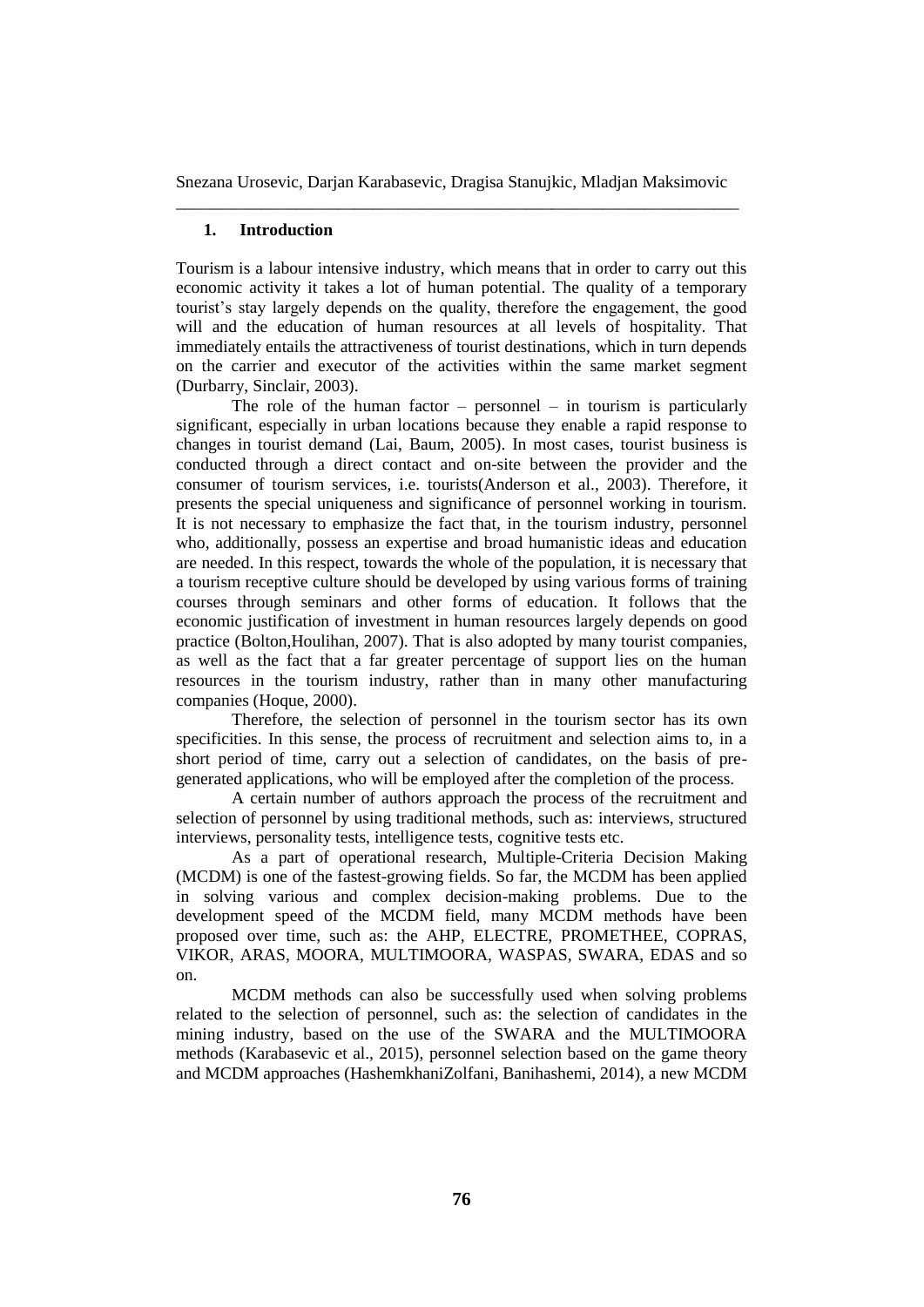framework for personnel selection based on the hybrid methods SWARA-VIKOR (Nabian,2014), a personnel selection approach based on the ANP and the fuzzy DEA methods (Lin, 2010), the fuzzy AHP approach to problems related to personnel selection (Güngör, et al., 2009), personnel evaluation and selection by applying MCDM (Bogdanovic, Miletić, 2014) and so forth.

The proposed MCDM model in this manuscript is based on the use of the SWARA and the WASPAS methods. The SWARA method is used to determine the weights of the evaluation criteria, whereas the WASPAS method is used to range the alternatives, i.e. the candidates.

The main reason for using the hybrid SWARA-WASPAS method lies in the simplicity that these methods bring; so, the SWARA method enables a considerably lower pairwise comparison, whereas the WASPAS method is much simpler to apply, if compared with the well-known PROMETHEE, TOPSIS and VIKOR methods.

The manuscript is organized as follows: Section 1 presents the Introduction; Section 2 discusses the specifics of human resources in the tourism industry; Section 3 demonstrates the competencies of the sales manager in the tourism industry; Section 4 accounts for the SWARA method, while in Section 5, the WASPAS method is presented; a numerical example is given in Section 6; finally, the conclusions are given in Section 7.

# **2. The peculiarities of human resources in tourism**

Tourism is an important industry, rapidly expanding and constantly growing; it offers a large number of job positions. As a powerful generator of new jobs, tourism is characterized by the four main features, which further characterize the issue of personnel for tourism needs (Stefanović,Urošević, 2012). Those are:

- a high level of the employment of women;
- a high age-level of employees;
- a high share of unqualified personnel;
- demands for the seasonal labour potential.

Regarding the high participation of women, it should be noted that tourism is a hospitality industry, and in a way, according to the baseline characteristics, is suitable for women. In the hotel industry, household tasks (the organization of rooms, housekeeping and the laundry service), serving food and drink, especially numerous tasks in the kitchen, are performed mostly by women. This also applies to the reception, cashier jobs, administrative and accounting tasks. In the activities of travel agencies, women are also prevalent. All in all, a large number of other services used by tourists are usually performed by the female population.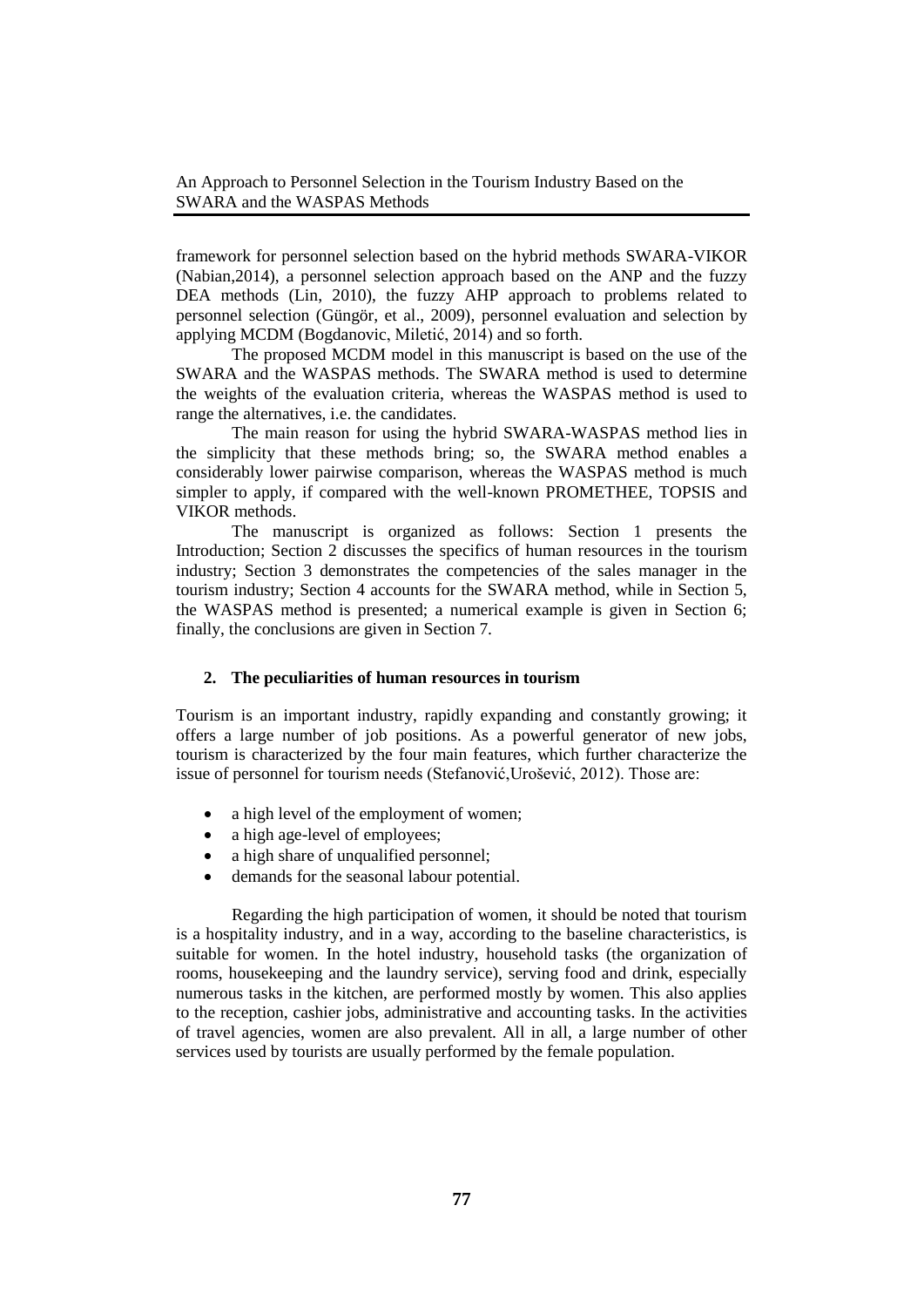Another basic characteristic of employment in the tourism sector is the need for a high proportion of unskilled and semi-skilled labour resources. There are a large number of jobs for the performance of which one is not required either to have a special professional qualification or acquire an educational degree. Such a low qualification structure, on the other hand, shows that it takes relatively little time for their professional training and specialization.

Human resources in the tourism industry are also characterized by a high level of the age structure of employees. This reflects the state of the economy and society, because all those who cannot follow the trends of modern knowledge and education are left without work engagement in other industries, and thus seek salvation in the tourism industry. On the other hand, tourism is an "industry" of experience, which primarily requires dynamics, enthusiastic, bright and professional young people, who are ready to respond and adapt to any challenge. The positive perception of the tourist destination, i.e. a pleasant first impression on tourists, must be encouraged by young people who are ambitious, professional and knowledgeable of several foreign languages and possessing quality information.

Travel trends are, as a rule, tied to certain seasons, as the entire tourism industry is. Seasonal business creates one of the biggest problems of tourism, as well as the need for seasonal hiring of personnel. There are three main issues of seasonal workers, who, as is known as a rule, do not live in tourist areas that have a need for these personnel.

Work in tourism is carried out in multiple shifts, during holidays, seasons, when temperatures are all but the most pleasant ones etc. The result is an increased rate in permanent and temporary employees, as well as a lack of interest expressed by young people for working in tourism. The tourism sector mainly engages personnel with secondary education, only to be followed by highly-skilled and skilled workers. One of the peculiarities of the tourist activity lies in the fluctuation in the number of employees during the year, because the part of the workforce is engaged in the tourist season for certain types of tourism and specific jobs. Regardless of the type of work and the length of engagement, in the case of the majority of participants in the tourism industry it is needed for them to be additionally trained in order to achieve a higher level of professionalism. Therefore, human resources, i.e. personnel who are already working or who are preparing to work in the tourism industry, are forced to constantly innovate expert knowledge due to the increasing competition of knowledge and ideas in both the domestic and the international markets.

# **3. The competencies of managers in the tourism industry**

Man as a factor is the most important in the organization, which we should have in mind at any moment, so, the motivation of associates and all employees should be one of managers' essential tasks. Gaffarand and Setiyorini (2010) point out that communication skills and interpersonal relations are essential for the development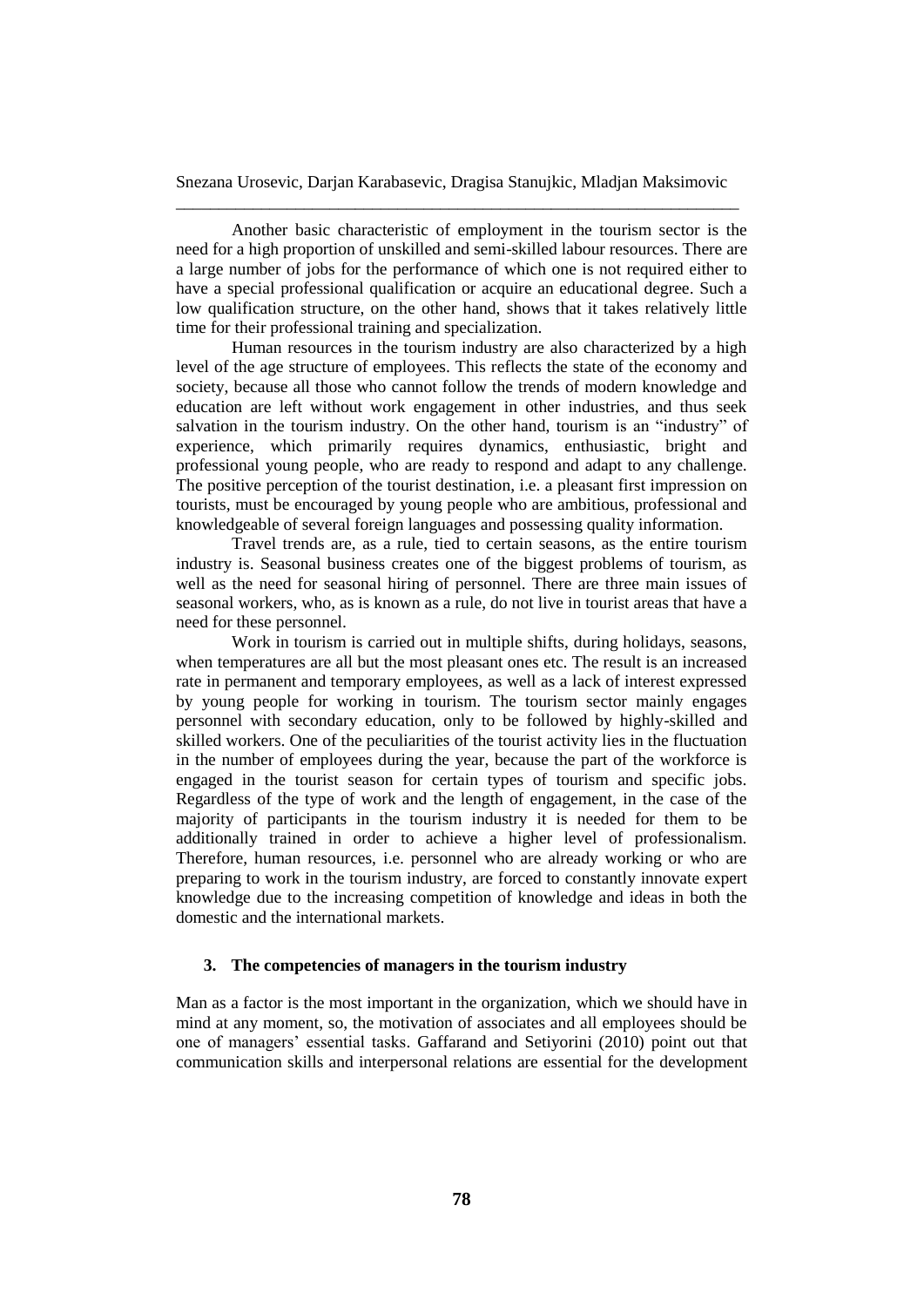of human resources in tourism. For the performance of the organization it is important that a manager should be resourceful, knowledgeable of business processes. He must be responsible and conscientious when making decisions, courageous when assuming business risks and must have a strong will and intrusive, professional and capable associates. So, the managerial job is very complex. In order to be able to work successfully, managers need to communicate, receive and provide information, have knowledge, as well as intuition and a feeling, accurately determine the policy, rules, procedures, actions, plans, programs and projects, think analytically and conceptually, behave diplomatically, which implies their being proficient, skilful and flexible, and all this only for the purpose of making management decisions and taking actions.

In the understanding of most authors who have dealt with research in management, the fact that in order to achieve objectives and tasks at all levels of management, adequate knowledge, abilities and skills, together with appropriate experience are required is especially emphasized. Due to the above, managers at all levels must possess certain knowledge and skills necessary to successfully perform their job (Stefanović et al., 2012). They must possess three basic types of knowledge and skills, such as: technical knowledge and skills, knowledge and skills in dealing with people and conceptual knowledge and skills (Sikavica et al., 2008). In other words, the manager must have professional, social and strategic skills. Professional knowledge includes knowledge of and skills for the application of methods and techniques in specific areas, such as e.g. finances, or technical skills, such as engineering, computing, production etc. The domain of interpersonal relationships involves the ability and skills to work with people, includes incentives to work, the creation of a comfortable working atmosphere, the development of teamwork and directing efforts to achieve the objectives. Conceptual skills involve the understanding of the entirety of business, the relation between the parts among themselves and with the entirety, conceptual skills related to the understanding of the place of the organization of the market and its relationship with other organizations.

Robert Katz argumented this claim and presented the relationship between the skills and the levels of management, by which not all skills are equally important at all levels of management. He showed that the technical skills are the most important to the lowest levels of management, people's skills are equally important for all levels of management, whereas conceptual skills are the most significant to the highest levels of management (Robbins et al., 2005).Tavitiyamana et al. (2014) especially emphasizes leadership competencies necessary for general managers in hotel industry, such as: leadership, motivational/interpersonal skills, strategic orientation, planning and implementation, team building and ethics, communication skills, flexibility, and concern for the community.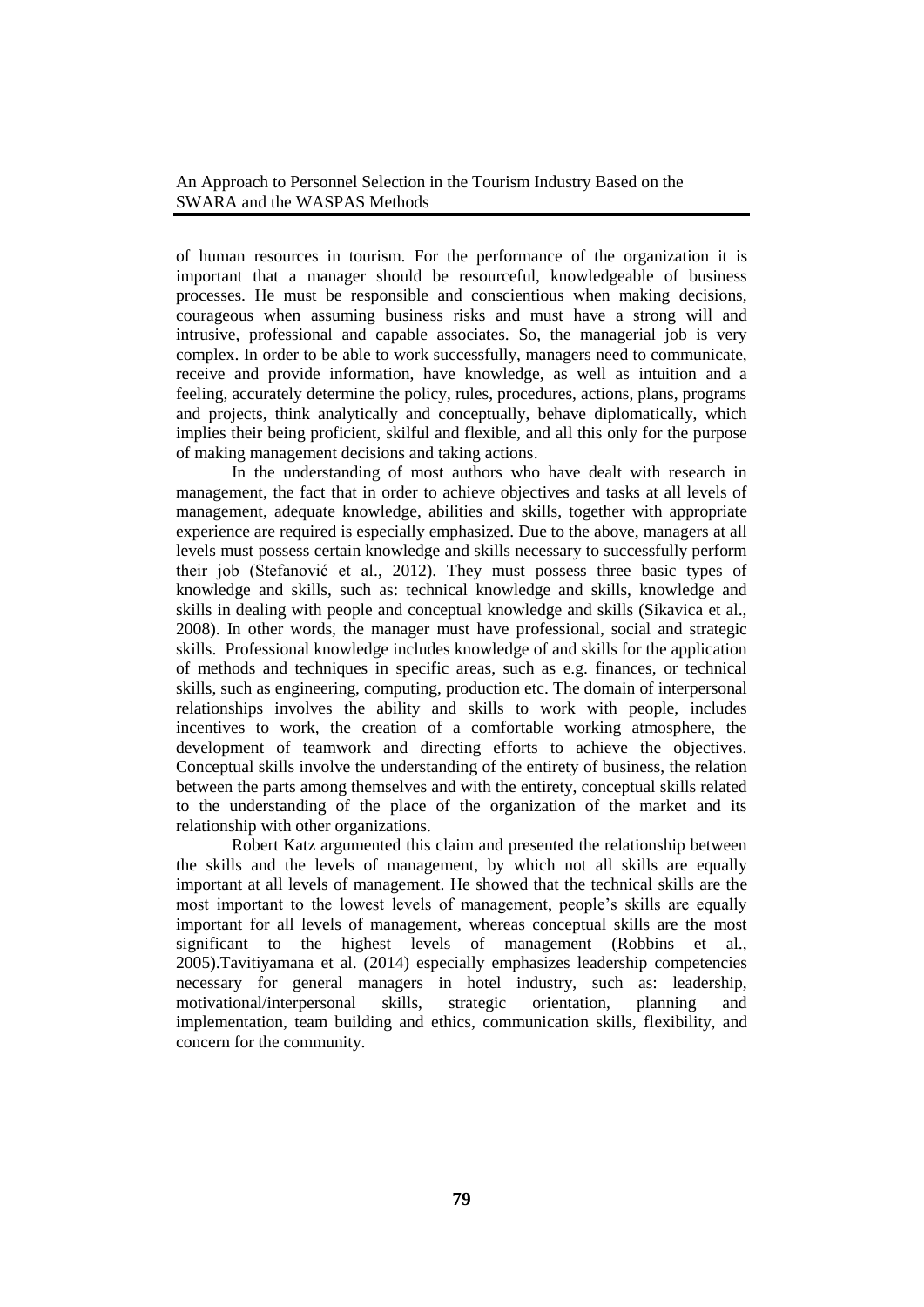Lately, along with the skills and personality characteristics, the concept of competencies has been introduced as the key source of individual differences. Competency could be determined as the ability of a person to perform a successful job or a specific task. This is an ability of a person to demonstrate that he/she can do the jobs, tasks or activities to the required standard.

In its most basic meaning, a model of competencies means a set of characteristics, namely knowledge, skills and behaviours that enable success at a workplace. Individuals aware of the importance of competencies are always focused on their professional and personal development. The assessment of competencies during employment occupies an extremely important role, for which reason, recruiters tend to employ personnel who possess the highest level of required competencies.

Urošević (2012) states that competency is a set of skills, knowledge and attitudes for personal development, employment and participation. They allow people to fulfil their objectives in finding suitable employment, as well to be able to hold them and take part in social life. They could be said to stand for a precondition for work success.

Therefore, in order to enable individuals to respond to the increasingly demanding challenges of today, it is necessary for one to possess a wide range of competencies. Each developed competence greatly contributes to individuals in terms of their successful coping with different demands and situations set before them.

The role of sales managers in the tourism sector is crucial for achieving business success. Today's managers combine different functions. They are expected to be familiar with the industry they are dealing with, know the market and the position of the product, organize and manage human resources in order to achieve business goals.

To become a sales manager in the tourism sector, it is necessary that a person should possess certain personal attributes, abilities, knowledge and experience. Personal characteristics are based on our genetic code and upbringing. Abilities stem from personal characteristics, while experience is acquired through practical work and solving concrete problems. The education of sales managers should be comprehensive and should include the development of important characteristics, such as oral and written communication, creativity, innovativity, high motivation and leadership. In order to successfully manage the company of twenty-first century, the manager must be characterized by confidence, the ability to rapidly solve a problem, skills for setting up interpersonal relationships and the awareness of personal advantages and disadvantages. In their research, Petkovski (2012) shows the important attributes and skills of the modern manager in tourism: energy, mobility, self-confidence, originality, creativity, communicativeness and the ability to set goals.

A successful manager in tourism, as a leader, should preferably be educated in such a manner as to achieve a high level of culture in different spheres of life. He/she must to possess expert knowledge and information. His/her overall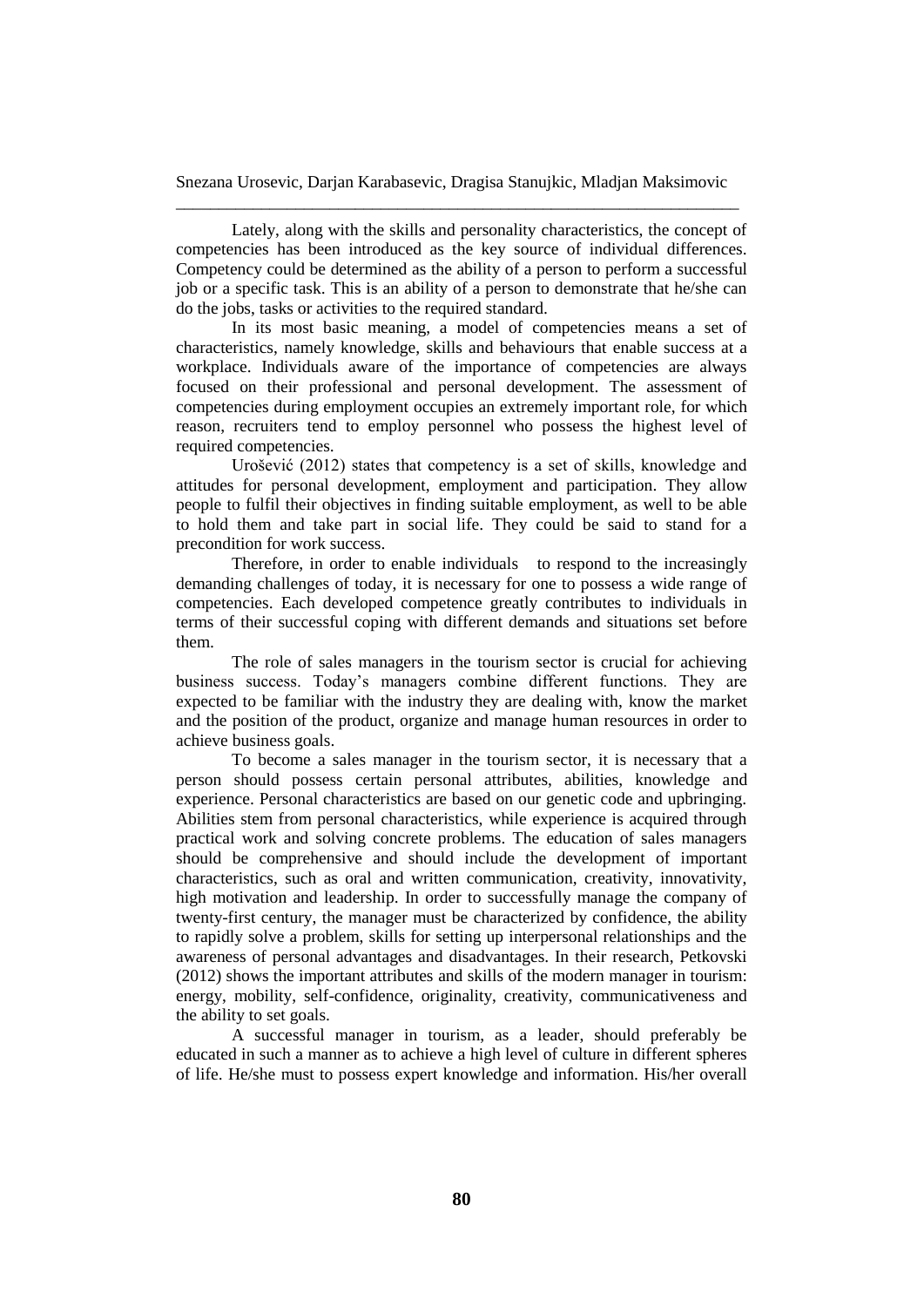appearance, behaviour, manners, parlance and eloquence is also what makes them attractive. They must adhere to high standards of ethical behaviour, be ambitious, energetic and original, necessarily adaptable to persons and situations, as well to different cultures, if they want to succeed as leaders. Moura (2013) states that, in order for a manager to improve his/her competencies, he/she is required to develop his/her social skills, awareness, self-regulation, motivation and empathy. In their research, Tesone and Ricci (2012) deal with the knowledge, skills and evaluation of competencies for the development of managers, and in their evaluation, they use 107 competencies that can be classified into the following categories: 1) communication, 2) efficiency management, 3) self-management, 4) leadership, 5) interpersonal management, 6) cross-cultural management, and 7) conflict management.

A larger number of the conducted studies indicate some key competencies managers need to have in the tourism sector, such as: steadiness, contribution, rationality, long-term strategic management, leadership, practicability of goals, understanding skill and advanced communication skill. Sales staff also must possess necessary sales competencies, that leads to a better sales efficiency, i.e. sales results, and it is reasonable to assume that it will lead to better corporate results.

On the basis of the investigated literature and the conducted research, the authors of the manuscript propose the following model of the evaluation criteria that will be used in a numerical example. The list of the evaluation criteria for the position of a Sales Manager in the tourism industry is shown in Table 1.

|                | <b>Criteria</b>      |
|----------------|----------------------|
| $C_1$          | Communication skills |
| C <sub>2</sub> | Leadership skills    |
| $C_3$          | Flexibility          |
| $C_4$          | Decision making      |
| $C_5$          | Negotiating skills   |
| $C_6$          | Analytic skills      |
| $C_7$          | Consistency          |

#### **Table 1. The evaluation criteria for a Sales Manager**

#### **4. A Step-wise Weight Assessment Ratio Analysis**

The Step-wise Weight Assessment Ratio Analysis (SWARA) method was developed by Kersuliene et al. (2010). The SWARA method can successfully be used instead of the AHP, the ANP and the FARE methods. The SWARA method can also be defined as an expert-oriented method for calculating weights (HashemkhaniZolfani et al., 2015). Stanujkic et al. (2015) points out some of the advantages of using the SWARA method compared to the AHP, such as the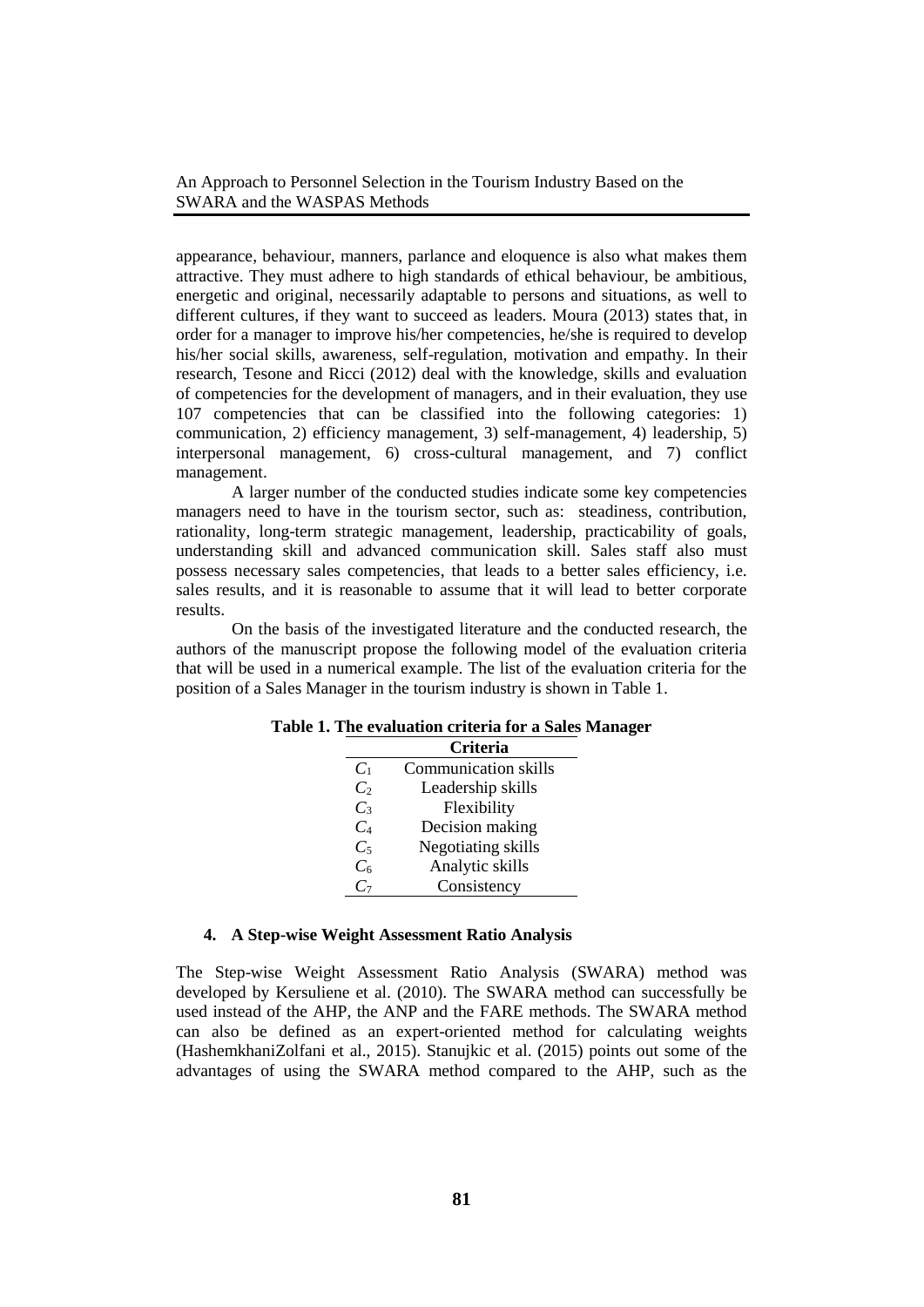number of the required comparisons in the SWARA method is significantly lower compared with the AHP method, which makes the SWARA method more attractive for use and easier to use.

Despite the fact that the SWARA method has recently been developed, the SWARA method has so far found the way to be applied in solving different problems in various areas such as: rational dispute resolution method selection, architect selection, the product design, the prioritizing of the sustainability assessment indicators of the energy system, machine tool selection, the MCDM approach used for the assessment and ranking technique for alternatives of technology in construction, investments prioritizing in high tech industries, the evaluation of the wall insulation in residential buildings, the selection of a packaging design, personnel selection, the evaluation of strategies and so on.

Based on Kersuliene et al. (2010) and Stanujkic et al. (2015), the process of determining the relative weights of the evaluation criteria by applying the SWARA method can accurately be shown through the following steps:

**Step 1**. Sort the evaluation criteria in descending order, based on their expected significances.

**Step 2**. Starting from the second criterion, make the respondent express the relative importance of the criterion  $\mathbf j$  in relation to the previous  $(i-1)$  criterion, and do this for each particular criterion. According to Kersuliene et al. (2010), this ratio is called the Comparative Importance of an Average Value, *sj*.

**Step 3**. Determine the coefficient  $k_i$  as follows:

$$
k_{j} = \begin{cases} 1 & j = 1 \\ s_{j} + 1 & j > 1 \end{cases}.
$$
 (1)

**Step 4**. Determine the recalculated weight  $q_i$  as follows:

$$
q_j = \begin{cases} 1 & j = 1 \\ \frac{q_{j-1}}{k_j} & j > 1 \\ 0 & \end{cases}
$$
 (2)

**Step 5.** Determine the relative weights  $w_i$  of the evaluation criteria as follows:

$$
w_j = \frac{q_j}{\sum\limits_{k=1}^n q_k},\tag{3}
$$

where *n* denotes the number of such criteria.

# **5. The Weighted Aggregates Sum Product Assessment method**

The Weighted Aggregates Sum Product Assessment (WASPAS) method was proposed by Zavadskas et al. (2012). Somewhat later, has been introduced an extension to the WASPAS method with interval-valued intuitionistic fuzzy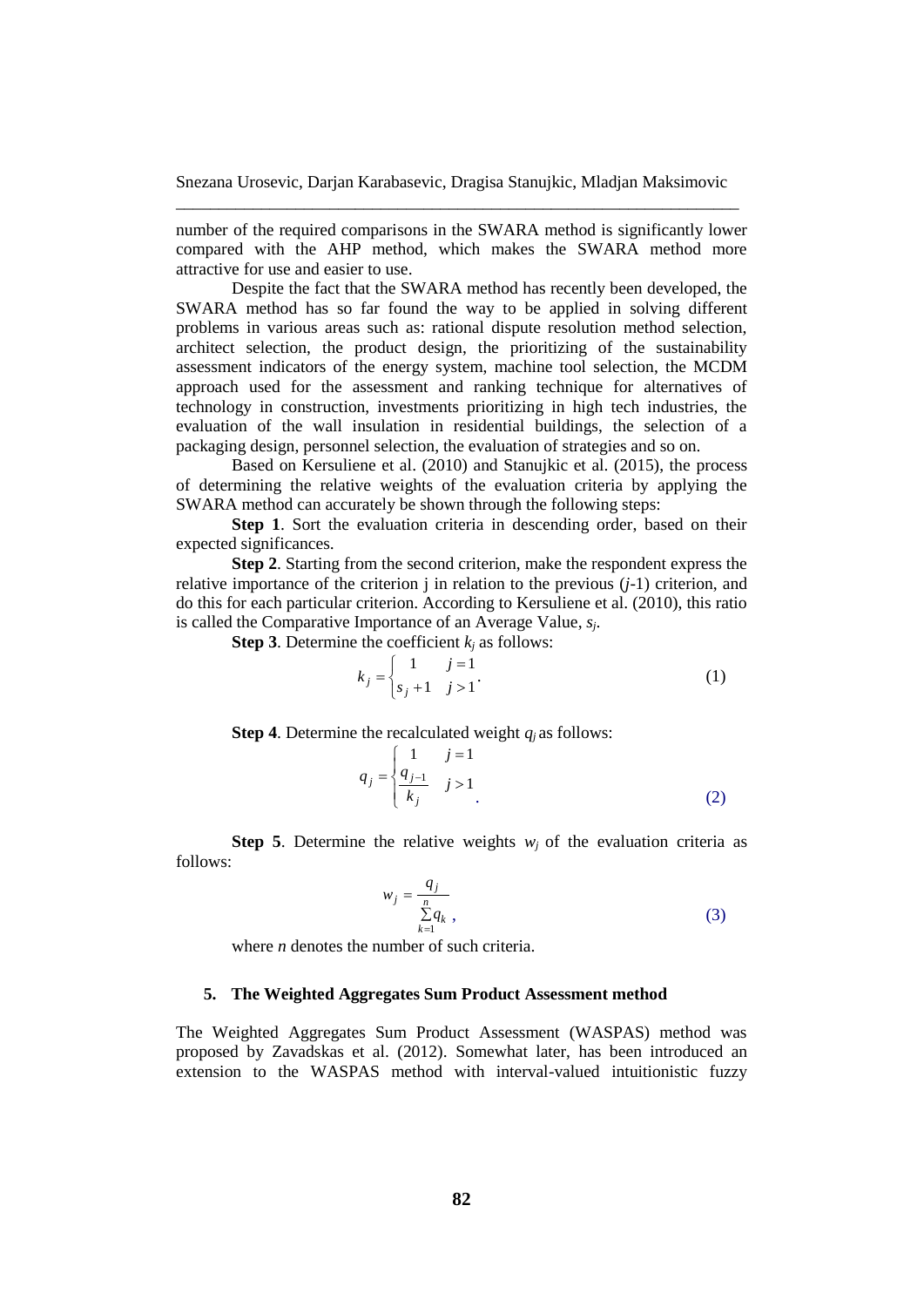numbers (WASPAS-IFIV) in order to cope with problems characterized by an uncertain environment.

The WASPAS method combines two well-known MCDM approaches: the weighted sum (WS) method and the weighted product (WP) method. Although it is a relatively new MCDM method, the SWARA method is used to solve different problems, such as: decision-making in manufacturing, the evaluation of fasades' alternative, the multi-criteria selection of a deep-water port, and so on.

The computational procedure of the WASPAS method can be precisely presented as follows:

**Step 1**. Determine the optimal performance rating for each criterion. In this step, the optimal performance ratings are calculated as follows:

$$
x_{0j} = \begin{cases} \max_i x_{ij}; & j \in \Omega_{\max} \\ \min_i x_{ij}; & j \in \Omega_{\min} \end{cases}
$$
 (4)

where  $x_{0j}$  denotes the optimal performance rating of the *j*-th criterion,  $\Omega_{\text{max}}$  denotes the benefit criteria, i.e. the higher the values are, the better it is; and  $\Omega_{\min}$  denotes the set of the cost criteria, i.e. the lower the values are, the better it is; *m* denotes the number of the alternatives;  $i=0, 1, ..., m$ ; and *n* denotes the number of the criteria,  $j = 0, 1, ..., n$ .

*Step***2.** Construct the normalized decision matrix. The normalized performance ratings are calculated as follows:

$$
r_{ij} = \begin{cases} \frac{x_{ij}}{x_{0j}} & ; \quad j \in \Omega_{\text{max}}\\ \frac{x_{0j}}{x_{ij}} & ; \quad j \in \Omega_{\text{min}} \end{cases}
$$
\n(5)

where  $r_{ij}$  denotes the normalized performance rating of the *i*-th alternative in relation to the *j*-th criterion.

**Step 3.** Calculate the relative importance of the *i*-th alternative, based on the WS method. The relative importance of the *i*-th alternative, based on the WS method, is calculated as follows:

$$
Q_i^{(1)} = \sum_{j=1}^n w_j \ r_{ij} \ , \qquad (6)
$$

where  $Q_i^{(1)}$  denotes the relative importance of the *i*-th alternative in relation to the *j*-th criterion, based on the WS method.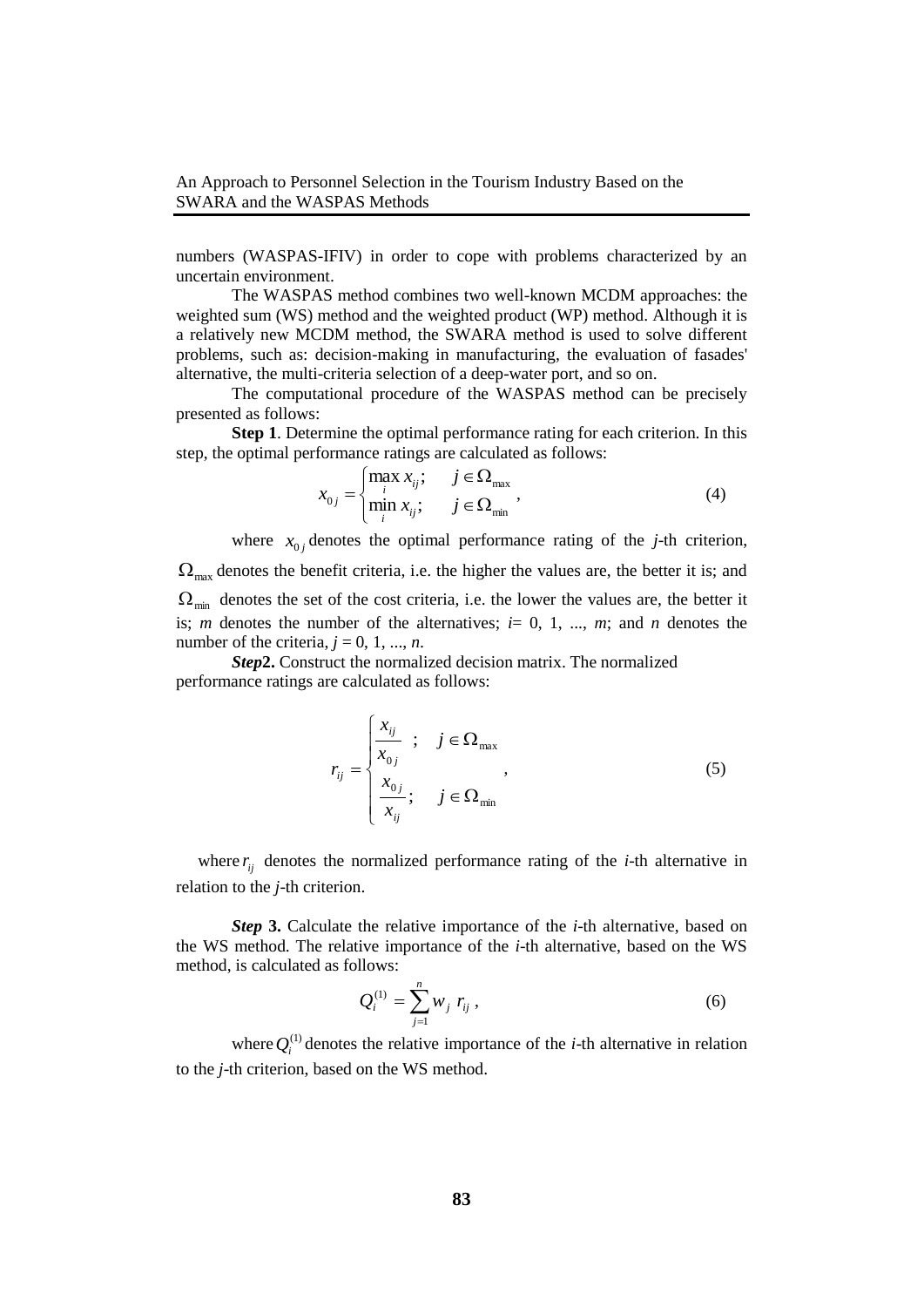**Step 4.** Calculate the relative importance of the *i*-th alternative, based on the WP method. The relative importance of the *i*-th alternative, based on the WP method, is calculated as follows:

$$
Q_i^{(2)} = \prod_{j=1}^n r_{ij}^{w_j} , \qquad (7)
$$

where  $Q_i^{(2)}$  denotes the relative importance of the *i*-th alternative in relation to the *j*-th criterion, obtained based on the WP method.

**Step 5.** Calculate the total relative importance, for each alternative. The total relative importance, or more precisely the joint generalized criterion of the weighted aggregation of additive and multiplicative methods (Zavadskas*et al*., 2012), can be calculated as follows:

$$
Q_i = \lambda Q_i^{(1)} + (1 - \lambda)Q_i^{(2)} = \lambda \sum_{j=1}^n w_j \ r_{ij} + (1 - \lambda) \prod_{j=1}^n r_{ij}^{w_j}
$$
(8)

where  $\lambda$  is the coefficient and  $\lambda \in [0,1]$ .

When decision-makers have no preference in relation to the coefficient, its value is set to 0.5 and the Eq. (8) is as follows:

$$
Q_i = 0.5Q_i^{(1)} + 0.5Q_i^{(2)} = 0.5\sum_{j=1}^n w_j \ r_{ij} + 0.5\prod_{j=1}^n r_{ij}^{w_j}
$$
(9)

#### **6. A numerical example**

With the aim to demonstrate the efficiency and simplicity of the proposed approach, in this section a numerical example is presented. Suppose that a team of three human resource experts was formed and that the team has a duty to evaluate four candidates based on the evaluation criteria obtained from the conducted research. The evaluation process and selection of the candidates can be accurately shown through the following steps:

**Step 1**. Determine the weights of the evaluation criteria. In this step, it is necessary to determine the weights of the evaluation criteria based on the application of the SWARA method. The resulting group weights obtained according to the three experts are shown in Table 2.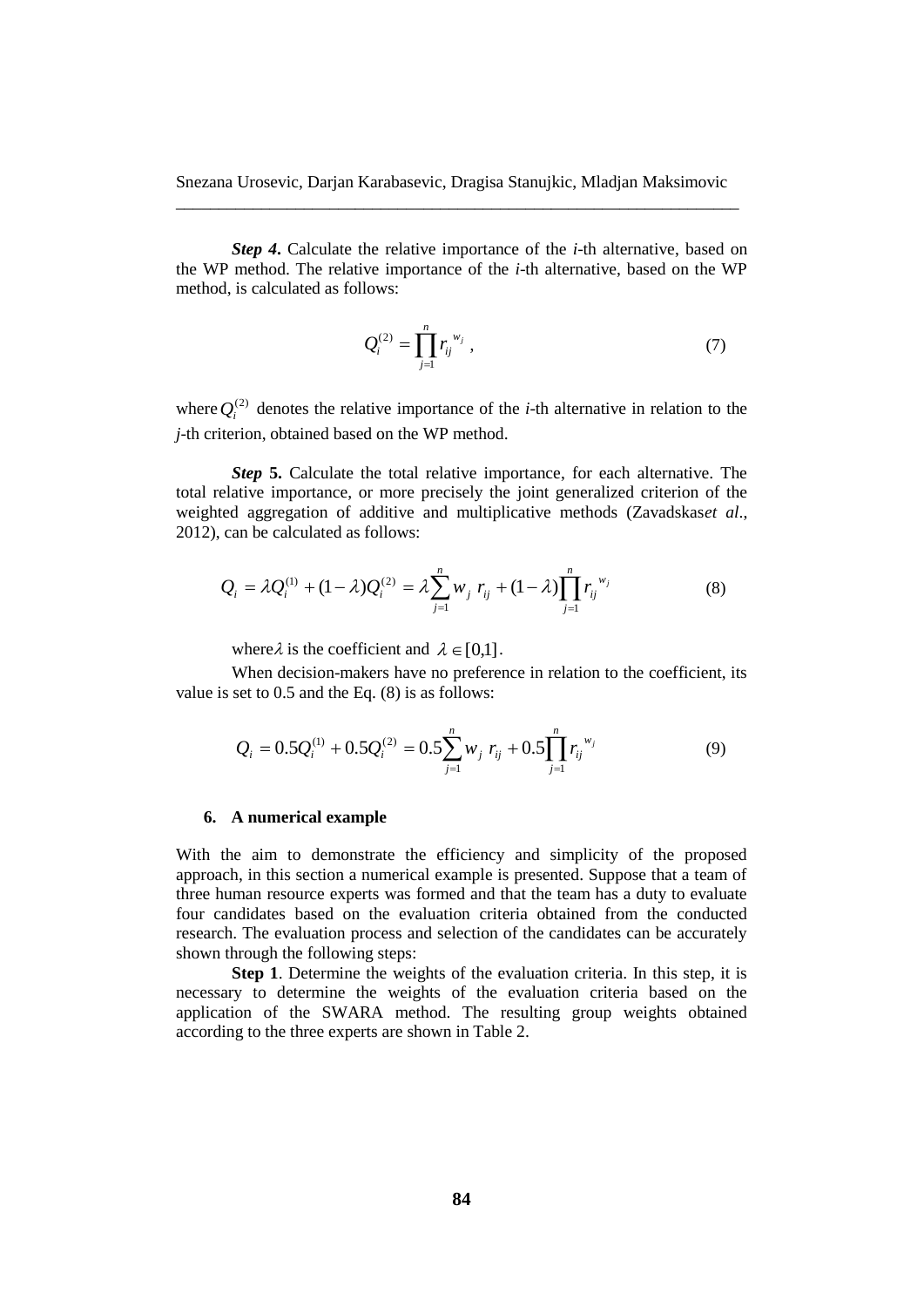| experts        |                             |      |  |  |  |  |
|----------------|-----------------------------|------|--|--|--|--|
|                | <b>Criteria</b>             | W i  |  |  |  |  |
| $C_1$          | <b>Communication skills</b> | 0.23 |  |  |  |  |
| C <sub>2</sub> | Leadership skills           | 0.19 |  |  |  |  |
| $C_3$          | Flexibility                 | 0.17 |  |  |  |  |
| $C_4$          | Decision making             | 0.13 |  |  |  |  |
| $C_5$          | Negotiating skills          | 0.13 |  |  |  |  |
| $C_6$          | Analytic skills             | 0.08 |  |  |  |  |
| $C_7$          | Consistency                 | 0.06 |  |  |  |  |
|                |                             |      |  |  |  |  |

**Table 2. The group resulting weights obtained from the three human resource** 

**Step 2**. Evaluate the candidates in relation to the selected criteria. In this step, the evaluation of the candidates is performed. On the basis of the ratings obtained from the three experts, the group ratings are calculated as follows:

$$
x_{ij} = \left(\prod_{k=1}^{3} x_{ij}^{k}\right)^{1/3},
$$
 (10)

where*xij* denotes the ratings of the *i*-th alternative in relation to the *j*-th criterion, and  $x_{ij}^k$  denotes the ratings of the *i*-th alternative in relation to the *j*-th criterion obtained from the *k*-th expert.

The group ratings of the four evaluated candidates obtained from the three human resource experts are shown in Table 3.

| <b>Criteria</b><br><b>Candidates</b> | $C_1$ | $C_2$ | $C_3$ | $C_4$ | $C_5$ | C6   | C7   |
|--------------------------------------|-------|-------|-------|-------|-------|------|------|
| Wi                                   | 0.23  | 0.19  | 0.17  | 0.13  | 0.13  | 0.08 | 0.06 |
| A <sub>1</sub>                       | 4.33  | 3.33  | 3.67  | 3.33  | 4.00  | 4.00 | 3.67 |
| A <sub>2</sub>                       | 5.00  | 4.33  | 4.67  | 4.33  | 4.33  | 4.33 | 4.67 |
| $A_3$                                | 3.67  | 3.33  | 3.33  | 3.00  | 3.67  | 4.33 | 3.67 |
| $A_4$                                | 3.33  | 3.67  | 3.00  | 3.33  | 4.00  | 3.33 | 3.00 |

**Table 3. The initial decision-making matrix**

**Step 3**. Calculate a normalized decision matrix. In the next step, using Eq. (5), a normalized decision matrix has been formed. The normalized decision matrix, as well as the weights of the criteria are accounted for in Table 4.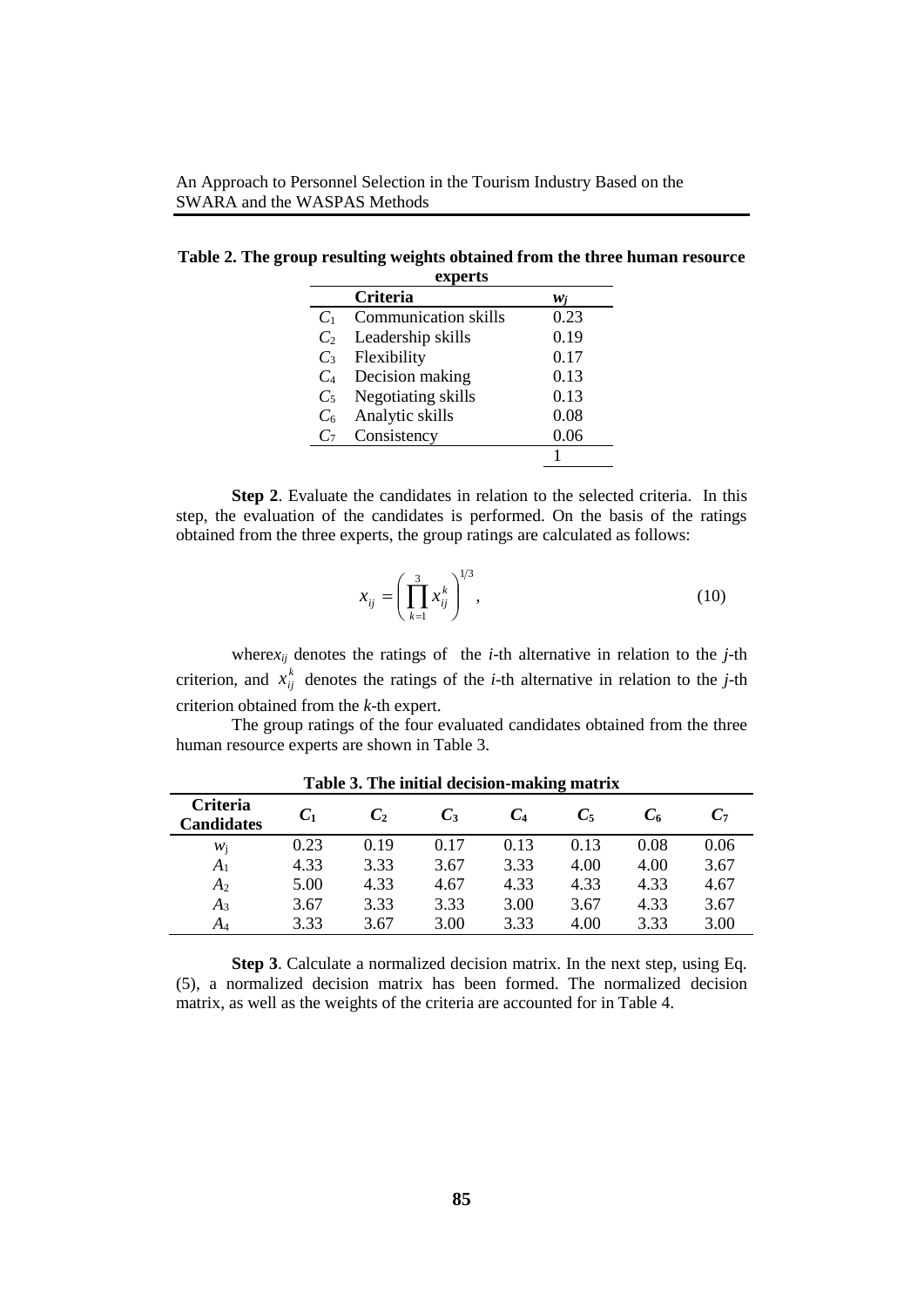Snezana Urosevic, Darjan Karabasevic, Dragisa Stanujkic, Mladjan Maksimovic \_\_\_\_\_\_\_\_\_\_\_\_\_\_\_\_\_\_\_\_\_\_\_\_\_\_\_\_\_\_\_\_\_\_\_\_\_\_\_\_\_\_\_\_\_\_\_\_\_\_\_\_\_\_\_\_\_\_\_\_\_\_\_\_\_\_

| ie 4. The normalized decision matrix and the weight of the cri |       |      |             |             |      |                                     |      |
|----------------------------------------------------------------|-------|------|-------------|-------------|------|-------------------------------------|------|
| Criteria<br><b>Candidates</b>                                  | $C_1$ |      |             |             |      | $C_2$ $C_3$ $C_4$ $C_5$ $C_6$ $C_7$ |      |
| $W_i$                                                          |       |      |             |             |      | 0.23 0.19 0.17 0.13 0.13 0.08 0.06  |      |
| A <sub>1</sub>                                                 | 0.87  |      | $0.67$ 0.73 | $0.67$ 0.80 |      | 0.80 0.73                           |      |
| A <sub>2</sub>                                                 |       |      |             |             |      | 1.00 0.87 0.93 0.87 0.87 0.87 0.93  |      |
| $A_3$                                                          | 0.73  | 0.67 | 0.67        |             |      | $0.60$ $0.73$ $0.87$ $0.73$         |      |
| A4                                                             | 0.67  | 0.73 | 0.60        | 0.67        | 0.80 | 0.67                                | 0.60 |

**Table 4. The normalized decision matrix and the weight of the criteria** 

**Step 4**. Calculate the relative importances of the evaluated alternatives. The relative importances of the evaluated alternatives, based on the WS method and the WP method, as well as the total relative importances, are presented in Table 5.

**Table 5. The relative and total importance of the alternatives**

|                | $O_i^{(1)}$ | $O_i^{(2)}$ | $Q_i$ | Rank |
|----------------|-------------|-------------|-------|------|
| $A_1$          | 0.37        | 0.06        | 0.43  |      |
| A <sub>2</sub> | 0.45        | 0.07        | 0.52  |      |
| $A_3$          | 0.35        | 0.05        | 0.40  | 3    |
| A4             | 0.34        | 0.05        | 0.39  |      |

The data from Table 5 indicate that the candidate designated as  $A_2$  has the highest total importance, and therefore has the best results in terms of the evaluated criteria.

#### **7. Conclusion**

Tourism is one of the leading economic sectors in the world, and thus represents the main source of employment. Therefore, people are one of the major strategic resources of an organization. In today's business conditions, personnel with the highest level of competences are becoming an essential factor in an organization for its achieving success and competitiveness on the market. Taking into account the fact that the process of the selection and recruitment of personnel is extremely important, this manuscript provides one hybrid approach, based on the use of the SWARA and the WASPAS methods. The proposed approach has proven to be extremely easy to apply and use. In order to demonstrate the efficiency and effectiveness of the proposed approach, a numerical example has been done. Based on the conducted numerical example, it can be seen that the candidate designated as A2 ranks the best one in terms of the evaluated competencies. So, from the conducted numerical example, it can be concluded that the proposed SWARA-WASPAS approach is adaptive and easily applicable, and can be used for solving problems related to the selection of personnel. The proposed approach can also be used for solving problems in other areas as well.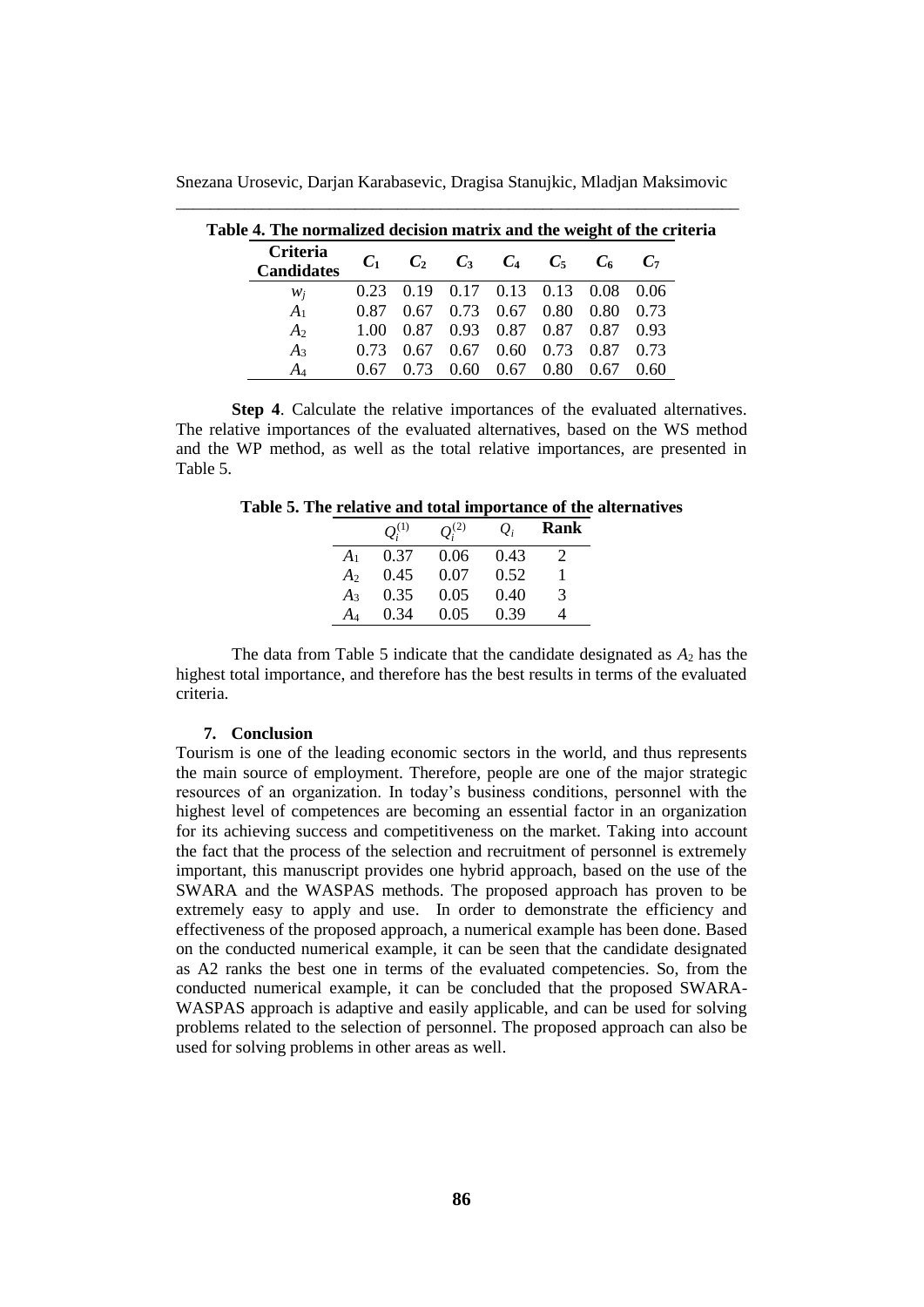#### **REFERENCES**

- [1] **Anderson, B. A., Provis, C. &Chappel, S. J. (2003),***The Selection and Training of Workers in the Tourism and Hospitality Industries for the Performance of Emotional Labour***.** *Journal of Hospitality and Tourism Management*, 10(1), 1-13;
- [2] **Bolton, S. &Houlihan, M. (2007),***Beginning the Search for the H in HRM*. In S. *Bolton & M. Houlihan (Eds.), Searching for the human in human resource management: theory, practice and workplace contexts1–28. Basingstoke, Palgrave;*
- [3] **Bogdanović, D. &Miletić, S. (2014),***Personnel Evaluation and Selection by Multicriteria Decision Making Method***.** *Economic Computation and Economic Cybernetics Studies and Research*, 48(3), 179-196;
- [4] **Durbarry, R. & Sinclair, M. T. (2003),***Market Shares Analysis: The Case of French Tourism Demand***.** *Annals of Tourism Research, 30*, 927–941;
- [5] **Gaffar, V. &Setiyorini, D. (2010),***Competence Development on Tourism Marketing Management Study Program through Soft Skills Improvement. In Proc. of International Conference on Technical and Vocational Education and Training, November 10-11 2010, Bandung Indonesia,* 154–164;
- [6] **Güngör, Z., Serhadlıoğlu, G. & Kesen S. E. (2009),***A Fuzzy AHP Approach to Personnel Selection Problem***.***Applied Soft Computing*, 9(2), 641-646;
- [7] **HashemkhaniZolfani, S.&Banihashemi, S. S. A. (2014),***Personnel Selection Based on a Novel Model of Game Theory and MCDM Approaches*. *In Proc. of 8th International Scientific Conference "Business and Management 2014", 15-16 May 2014, Vilnius, Lithuania,* 191-198*;*
- [8] **HashemkhaniZolfani, S., Salimi, J., Maknoon, R. &Kildiene, S. (2015),***Technology Foresight about R&D Projects Selection; Application of SWARA Method at the Policy Making Level. InzinerineEkonomika-Engineering Economics*, 26(5), 571–580;
- [9] **Hoque, K. (2000),***Human Resource Management in the Hotel Industry, Strategy, Innovation and Performance. Routledge, London*;
- [10] **Karabasevic, D., Stanujkic, D., Urosevic, S. &Maksimovic, M. (2015),** *Selection of Candidates in the Mining Industry Based on the Application of the SWARA and the MULTIMOORA Methods***.** *ActaMontanisticaSlovaca*, 20(2), 116-124;
- [11] **Kersuliene, V., Zavadskas, E. K. &Turskis, Z. (2010),***Selection of Rational Dispute Resolution Method by Applying New Step–Wise Weight Assessment Ratio Analysis (SWARA).Journal of Business Economics and Management*, 11(2), 243–258;
- [12] **Lai, P. & Baum, T. (2005),***Just-In-Time Labour in the Hospitality Sector?***.***Employee Relations, 27*(1), 86–102;